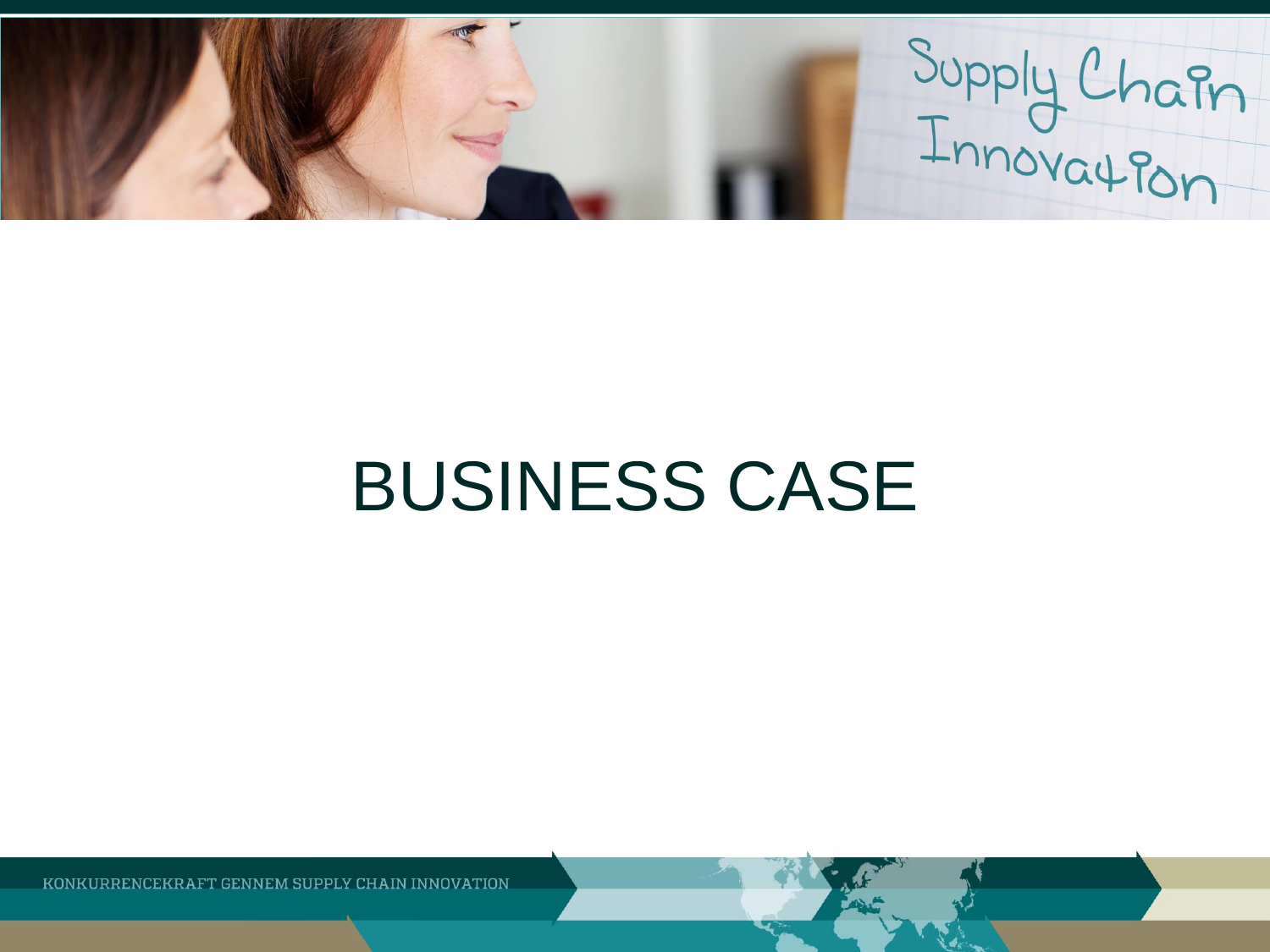

#### **Purpose**

A business case is designed to help decision-makers to choose between several possible alternatives. It is a detailed description of the project including background, purpose, benefits, cost and resources. The business case describes each alternative with its advantages and disadvantages, including return on investment, and provides an argumentation for the preferred option.

## **Participant(s)**

Project owner and project manager.

#### **Application**

This tool has to be used every time a supply chain innovation project is initiated. A business case should be regarded as a living document, in which the conditions constantly change as internal and external factors changes.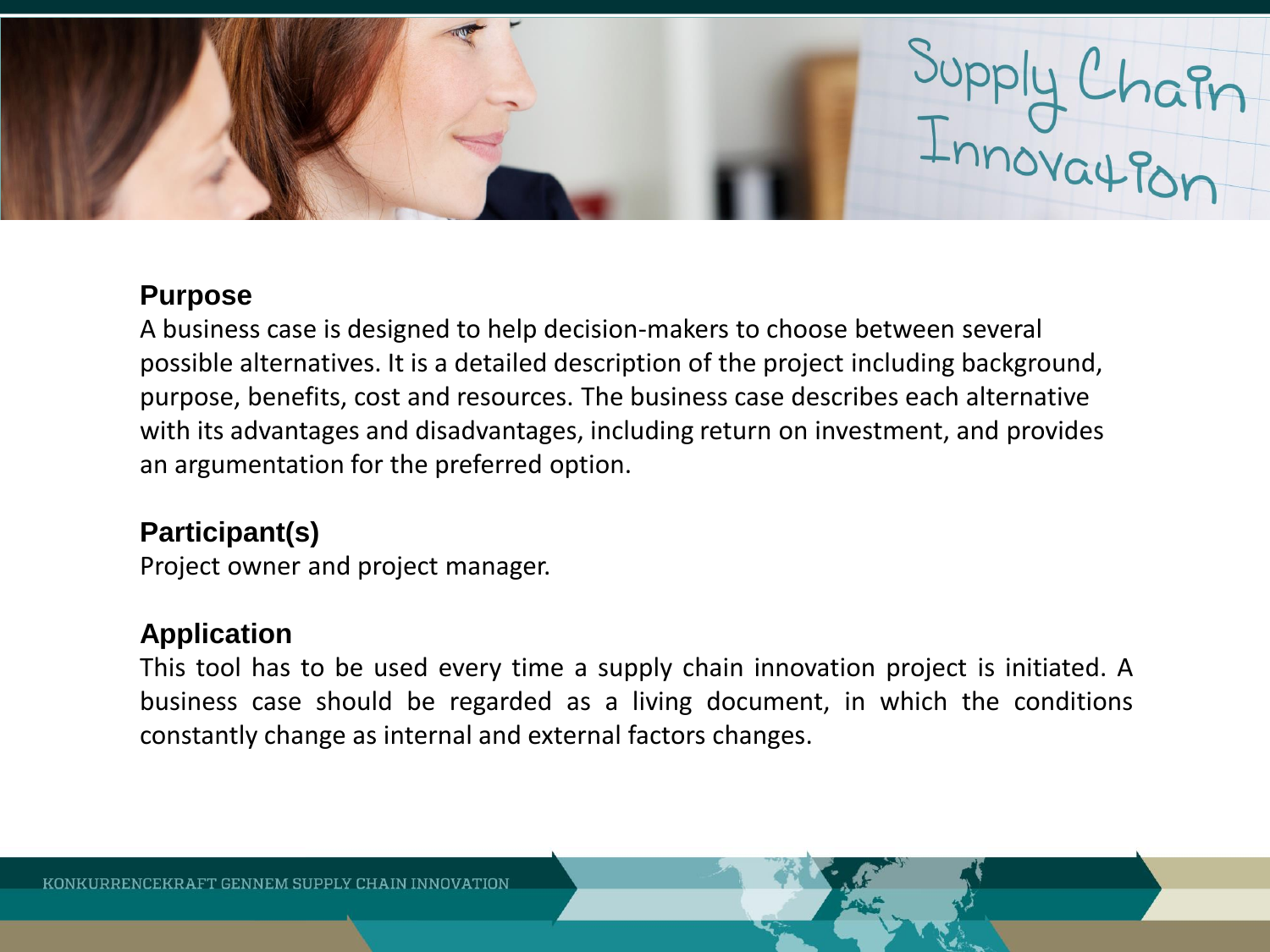## **Method**

A business case should include the following elements:

## **1. Background and objectives**

- Why?
- Present situation/performance
- What opportunities exist?
- Purpose
- Project goals
- Success criteria
- **2. Project plan**
- **3. Project organization** 
	- Project participants and their time allocation, roles and responsibilities
	- Steering committee
	- Reference group
- **4. Stakeholder analysis**
	- Who, why and how should they be handled?
- **5. Risk**
	- Type, probability, what should be done?
- **6. Project economy**
	- Detailed budget
	- Analysis of payback time
	- Gains obtained by completing of the project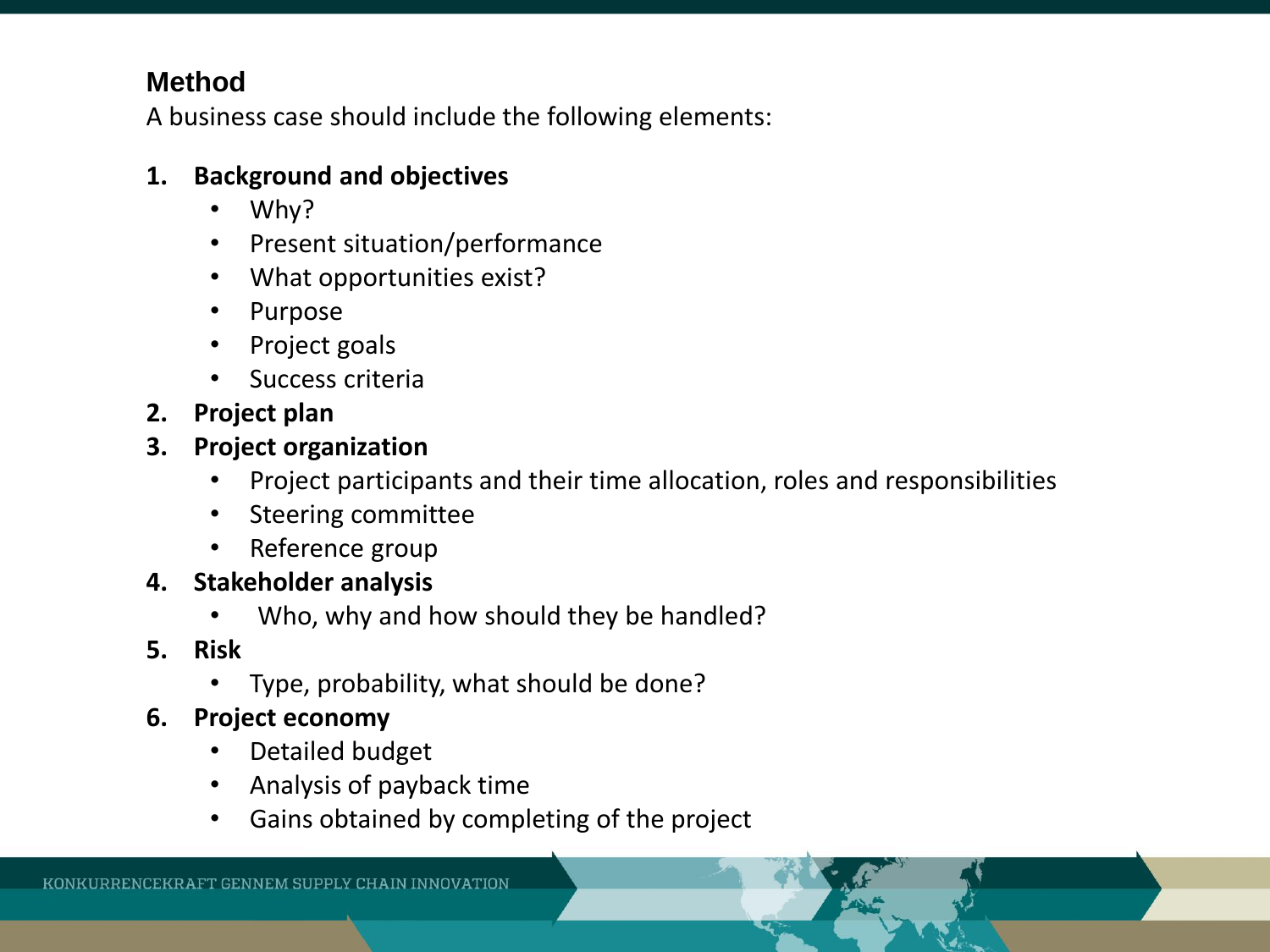

A business case should have a change log, in which extended objectives, changes in the allocation of resources or budget are updated. It is also recommended that the changes agreed by the project owner and project manager are written in the change log. Thus, it is a "living" document that should be version controlled.